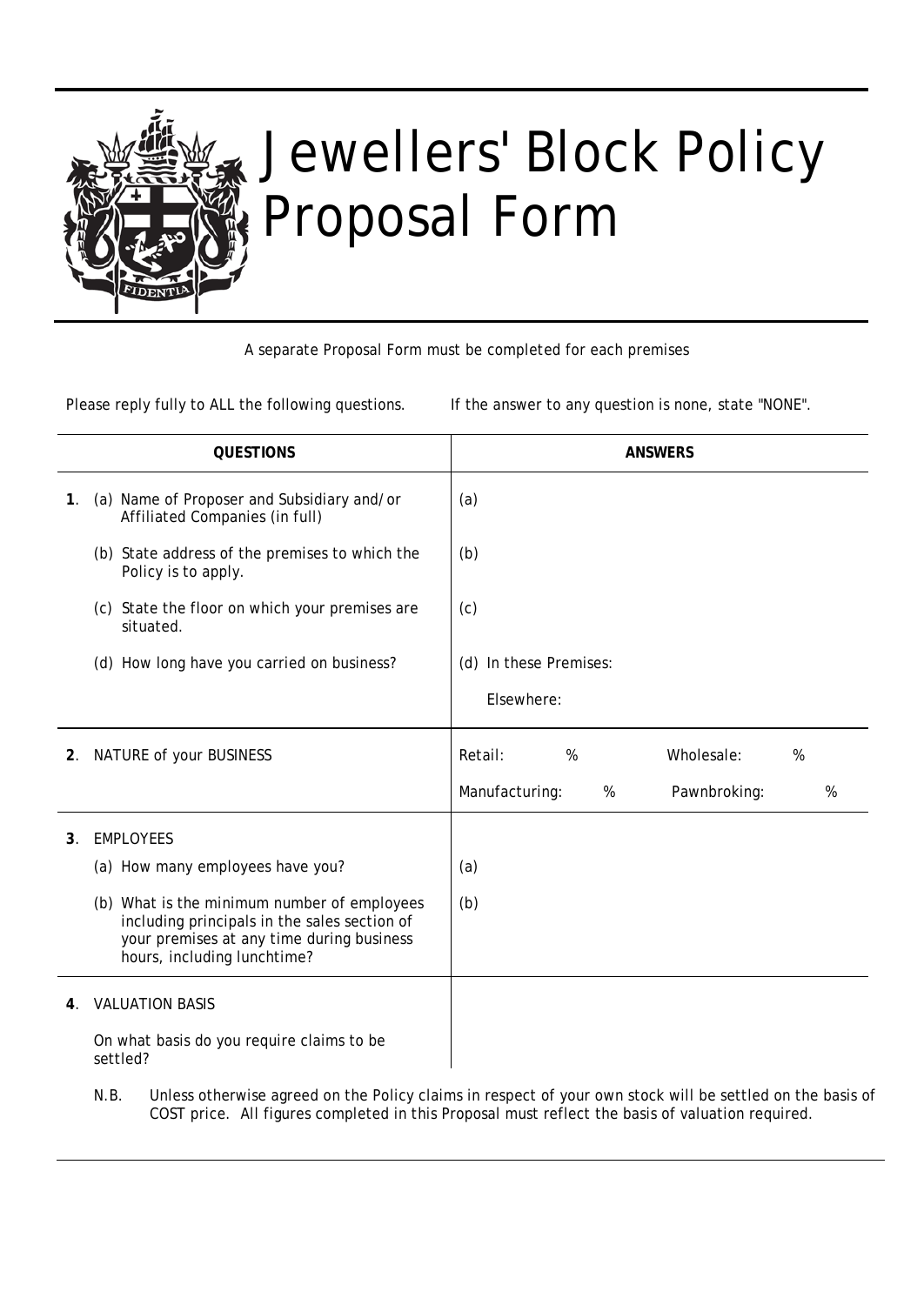|    | 5. STOCK VALUES                                                                                                                                                                                          |                        |                                                             |
|----|----------------------------------------------------------------------------------------------------------------------------------------------------------------------------------------------------------|------------------------|-------------------------------------------------------------|
|    | (i) What was the AVERAGE total value<br>during the last twelve months of                                                                                                                                 | (i)                    |                                                             |
|    | (a) Your own stock and bank notes?<br>(The stock figure is to be declared<br>on the basis of cost price or on the<br>basis as in question 4 above)                                                       | $(a)$ GBP              |                                                             |
|    | (b) Goods in trust (other than for safe<br>custody) goods on approval,<br>repairs and the like?                                                                                                          | $(b)$ GBP              |                                                             |
|    |                                                                                                                                                                                                          | TOTAL GBP              |                                                             |
|    | The total under (a) and (b) comprises<br>approximately                                                                                                                                                   |                        |                                                             |
|    | Jewellery, gold and platinum goods,<br>bullion, precious stones and pearls                                                                                                                               | <b>GBP</b>             |                                                             |
|    | Watches                                                                                                                                                                                                  | GBP                    |                                                             |
|    | Clocks, silverware, plateware, and<br>other similar goods                                                                                                                                                | <b>GBP</b>             |                                                             |
|    | (ii) What was the MAXIMUM value of your<br>own stock and goods in trust (other<br>than for the safe custody) and bank<br>notes at any time during the last<br>twelve months?                             | <b>GBP</b><br>(ii)     |                                                             |
| 6. | VALUES OUT OF SAFE                                                                                                                                                                                       | Outside business hours | During temporary closing e.g.<br>Lunch Time (if applicable) |
|    | What will be the MAXIMUM VALUE of all<br>watches, jewellery, gold, bullion and<br>platinum goods, precious stones and pearls<br>(including those in windows) OUT OF<br><b>LOCKED SAFE OR STRONGROOM?</b> | <b>GBP</b>             | <b>GBP</b>                                                  |
| 7. | <b>WINDOW DISPLAY</b>                                                                                                                                                                                    |                        |                                                             |
|    | A. How many                                                                                                                                                                                              |                        |                                                             |
|    | (a) Windows                                                                                                                                                                                              | (a)                    |                                                             |
|    | (b) Outside showcases                                                                                                                                                                                    | (b)                    |                                                             |
|    | have you?                                                                                                                                                                                                |                        |                                                             |
|    | Give MAXIMUM values which will not be<br>В.<br>exceeded of                                                                                                                                               | During Business hours  | Outside business hours                                      |
|    | any one<br>(i)                                                                                                                                                                                           | (i)                    |                                                             |
|    | (a) window                                                                                                                                                                                               | $(a)$ GBP              | $(a)$ GBP                                                   |
|    | (b) outside showcase                                                                                                                                                                                     | $(b)$ GBP              | $(b)$ GBP                                                   |
|    | (ii) Any one article                                                                                                                                                                                     | <b>GBP</b><br>(ii)     | <b>GBP</b>                                                  |
|    | (iii) Any one pad or tray of articles                                                                                                                                                                    | <b>GBP</b><br>(iii)    | GBP                                                         |
|    | (iv) In all windows and outside<br>showcases                                                                                                                                                             | GBP<br>(iv)            | <b>GBP</b>                                                  |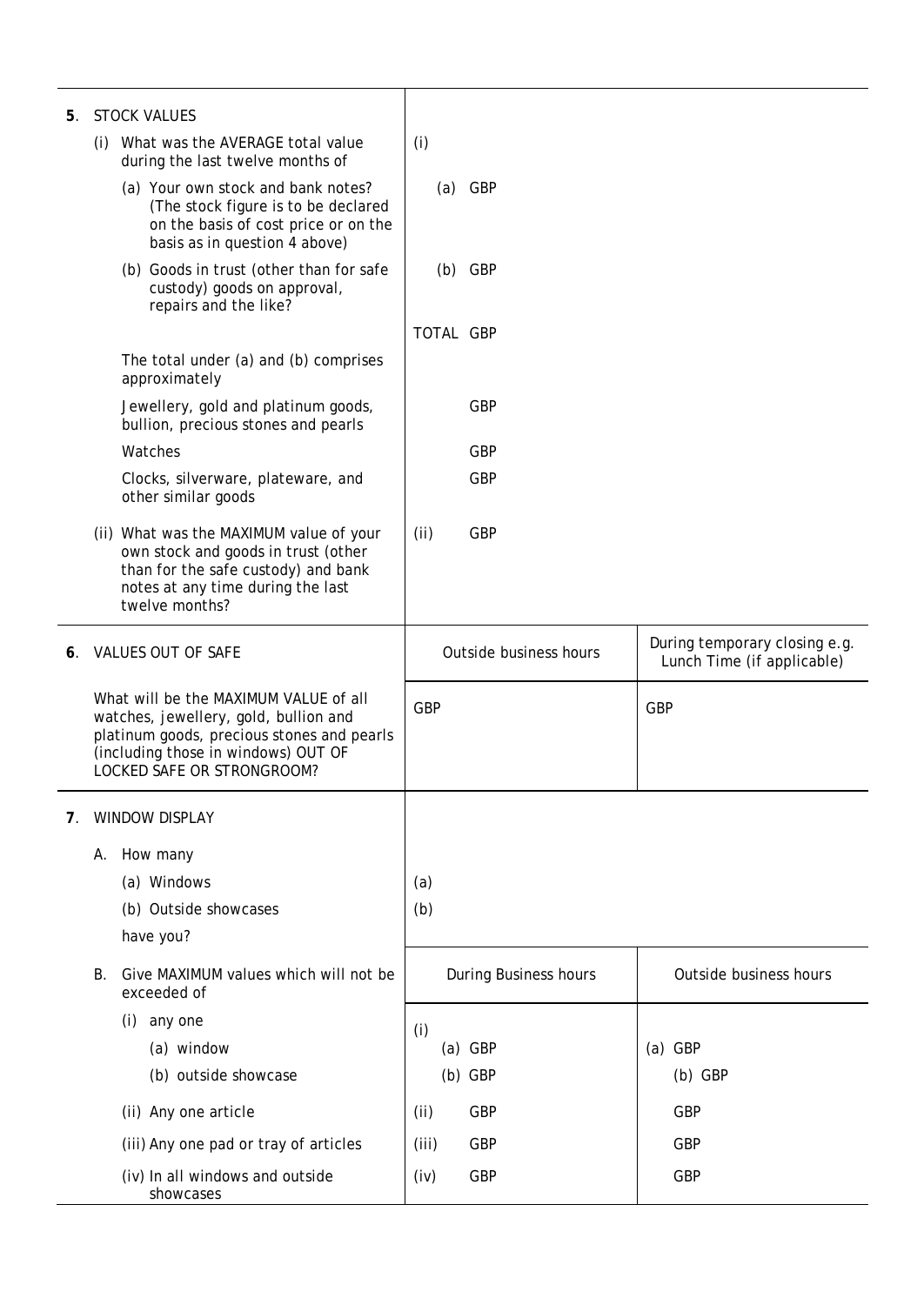## **OUTDOOR RISK**

**8**. **I.** Give the following information in respect of all insured property (inclusive of amounts carried to and from Bank or Safe Deposit) carried outside the Proposer's Premises stated in Question 1 (b) by yourselves, your representatives, travellers, agents, messengers and delivery hands NOT Brokers during the last 12 months.

| (a) In the City or Town in which the<br>Proposer's premises are situated:         | No. of days each<br>person per annum | Average amount<br>each | Maximum<br>amount each |
|-----------------------------------------------------------------------------------|--------------------------------------|------------------------|------------------------|
| Names of all principals,<br>(i)<br>representatives, travellers and<br>agents      | (i)                                  | $(i)$ GBP              | $(i)$ GBP              |
| (ii) Number of messengers and<br>delivery hands:                                  | (i)                                  | (ii) GBP               | (ii) GBP               |
| (b) Elsewhere in the country in which<br>the Proposer's premises are<br>situated: | No. of days each<br>person per annum | Average amount<br>each | Maximum<br>amount each |
| Names of all principals,<br>representatives, travellers and<br>agents             |                                      | GBP                    | <b>GBP</b>             |
| (c) Elsewhere (state Countries in each<br>case):                                  | No. of days each<br>person per annum | Average amount<br>each | Maximum<br>amount each |
| Names of all principals,<br>representatives, travellers and<br>agents             |                                      | GBP                    | GBP                    |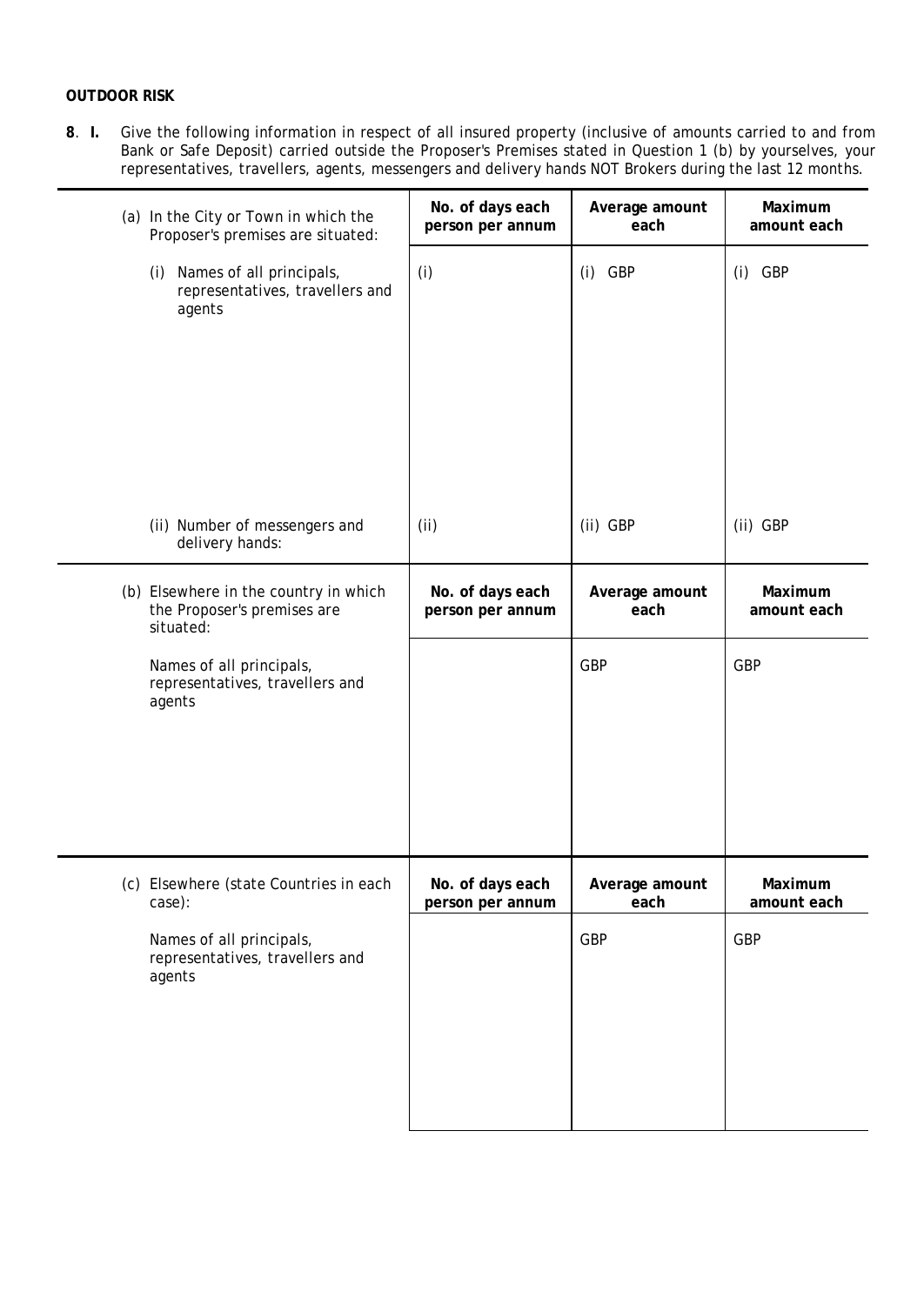### **II. HOME RISK**

Does any Principal, Employee, Traveller or Agent take Stock to his private residence for any purpose? If so, please give following information:

|     | Name                                                        | Address                                                                                                                                                                                               | Maximum value<br>taken           |                |            | Full details of Safe or<br>any other protection | Is the property ever<br>left unattended at<br>the Private<br><b>Dwelling House</b> |
|-----|-------------------------------------------------------------|-------------------------------------------------------------------------------------------------------------------------------------------------------------------------------------------------------|----------------------------------|----------------|------------|-------------------------------------------------|------------------------------------------------------------------------------------|
|     |                                                             |                                                                                                                                                                                                       | <b>GBP</b>                       |                |            |                                                 |                                                                                    |
|     |                                                             |                                                                                                                                                                                                       | <b>GBP</b>                       |                |            |                                                 |                                                                                    |
|     |                                                             |                                                                                                                                                                                                       | <b>GBP</b>                       |                |            |                                                 |                                                                                    |
|     |                                                             |                                                                                                                                                                                                       | <b>GBP</b>                       |                |            |                                                 |                                                                                    |
|     |                                                             |                                                                                                                                                                                                       | <b>GBP</b>                       |                |            |                                                 |                                                                                    |
| Ш.  | <b>ENTRUSTMENTS</b>                                         |                                                                                                                                                                                                       |                                  |                |            |                                                 |                                                                                    |
|     | the past 12 months?                                         | What was the estimated value<br>entrusted to dealers, customers,<br>repairers, cutters and brokers during                                                                                             | (a) Average:<br>(b) Maximum: GBP | <b>GBP</b>     |            |                                                 | at any one time                                                                    |
| IV. | <b>SENDINGS</b>                                             |                                                                                                                                                                                                       |                                  |                |            |                                                 |                                                                                    |
|     | during the past 12 months                                   | What was the AGGREGATE TOTAL<br>value of all insured property sent                                                                                                                                    | By<br>Registered<br>Post         | By<br>Air Mail | Registered | By Other Air<br>Conveyances                     | By Ordinary Post,<br>Rail, Steamer and<br>other Conveyances                        |
|     |                                                             | (a) in the country in which the<br>Proposer's premises are situated?                                                                                                                                  |                                  |                |            |                                                 |                                                                                    |
|     | (b) elsewhere (state countries and<br>values sent to each)? |                                                                                                                                                                                                       |                                  |                |            |                                                 |                                                                                    |
|     | N.B.                                                        | The Policy contains a condition that postal sendings containing jewellery, precious stones,<br>precious metals and/or watches exceeding GBP50 any one package are sent by registered<br>post/airmail. |                                  |                |            |                                                 |                                                                                    |
| V.  |                                                             | <b>EXHIBITIONS AND DISPLAYS</b>                                                                                                                                                                       |                                  |                |            |                                                 |                                                                                    |
|     |                                                             | (a) Did you during the past 12 months<br>oxhibit any portion of your stock                                                                                                                            | (a)                              |                |            |                                                 |                                                                                    |

exhibit any portion of your stock at any Exhibition, other than one promoted or financially assisted by any Public Authority or by any Trade Association, or entrust goods for any display or performance?

If so, give full particulars including values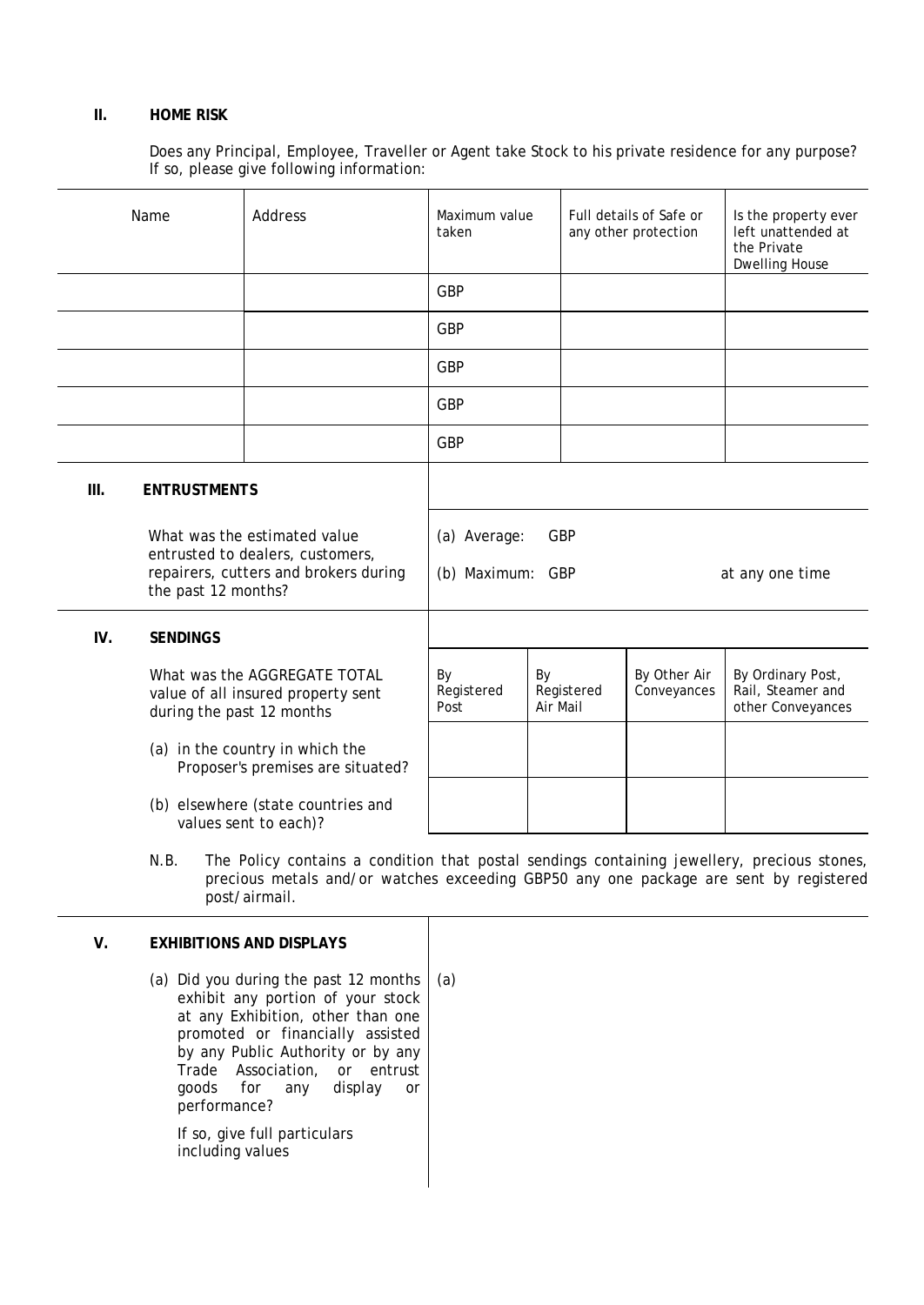|     | (b) Do you exhibit goods, in any<br>showcase in any hotel, club or<br>elsewhere away from your<br>premises? If so, give full<br>particulars including values and<br>details of protections (i.e. type of<br>glass locks and the like) | (b)        |
|-----|---------------------------------------------------------------------------------------------------------------------------------------------------------------------------------------------------------------------------------------|------------|
| VI. | <b>OUTSIDE LIMIT</b><br>(which also includes sendings)<br>What limit is required for any one loss<br>for property elsewhere than in the<br>Proposer's premises stated in Question<br>1 $(b)$ ?                                        | <b>GBP</b> |
|     | (This limit will NOT apply to property<br>in any safe deposit vault or bank<br>vault).                                                                                                                                                |            |

## **PROTECTIONS**

### **GENERAL PROTECTIONS OF THE PREMISES**

| Are the premises occupied at night<br>9.                                                              |     |
|-------------------------------------------------------------------------------------------------------|-----|
| (a) by Proposer                                                                                       | (a) |
| (b) by employee or caretaker?                                                                         | (b) |
| 10. Are there any openings leading to cellar or<br>basement from outside the shop?                    |     |
| If so, please give details and protections.                                                           |     |
| 11. Give details of the following and how they are<br>protected:                                      |     |
| (a) each outer door,                                                                                  | (a) |
| (b) each inner door,                                                                                  | (b) |
| (c) all windows other than Display Windows,                                                           | (c) |
| (d) all skylights or fanlights or roof openings.                                                      | (d) |
| 12. DISPLAY WINDOW AND SHOWCASE<br><b>PROTECTIONS</b>                                                 |     |
| (a) Give full details of the type of glass in all<br>your display windows and/or outside<br>showcases | (a) |
|                                                                                                       |     |
|                                                                                                       |     |
|                                                                                                       |     |
|                                                                                                       |     |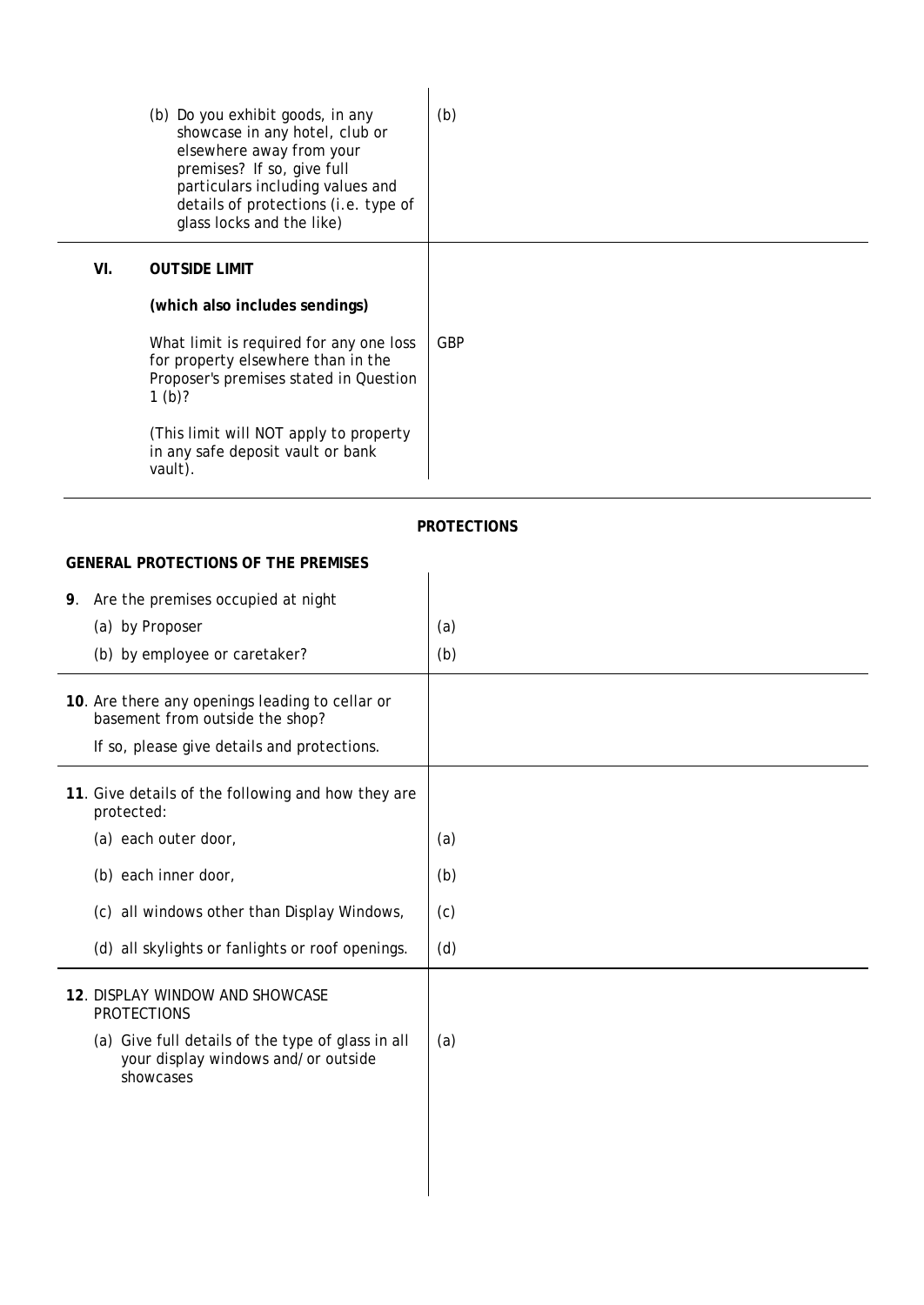| (b) (i) Are all sections of the windows<br>containing jewellery, gold, silver,<br>platinum, pearls and precious stones<br>and watches substantially partitioned<br>off from the remainder of the display? | $(b)$ (i) |       |
|-----------------------------------------------------------------------------------------------------------------------------------------------------------------------------------------------------------|-----------|-------|
| (ii) What precautions do you take to<br>protect the rear of your display<br>windows?                                                                                                                      |           | (ii)  |
| (iii) Are they kept permanently locked and<br>keys removed?                                                                                                                                               |           | (iii) |
| (iv) Are interior showcases similarly locked<br>and keys removed?                                                                                                                                         |           | (iv)  |
| (c) AT NIGHT and at all other times when<br>premises are not open for business:                                                                                                                           |           |       |
| (i)<br>Are all display windows and/or outside<br>showcases protected externally by<br>either shutters or by a grille?                                                                                     | $(c)$ (i) |       |
| (ii) Give full particulars of such<br>protections and state how they are<br>secured.                                                                                                                      |           | (ii)  |
| (iii) Does this protection cover the entire<br>front of your premises?                                                                                                                                    |           | (iii) |
| (iv) If not, give details                                                                                                                                                                                 |           | (iv)  |
| (d) DURING BUSINESS HOURS                                                                                                                                                                                 |           |       |
| Are all your display windows and/or<br>outside showcases containing jewellery,<br>gold, silver, platinum, pearls and precious<br>stones and watches protected internally<br>either by:                    |           |       |
| (i)<br>fixed grilles covering the whole of the<br>display?                                                                                                                                                | $(d)$ (i) |       |
| Give specifications of these grilles                                                                                                                                                                      |           |       |
| or                                                                                                                                                                                                        |           |       |
| (ii) hanging glass suspended between the<br>window glass and the display? Give<br>details and type of glass.                                                                                              |           | (ii)  |
| (iii) Can the internal grilles or the<br>suspended glass be reached under or<br>over or around?                                                                                                           |           | (iii) |
|                                                                                                                                                                                                           |           |       |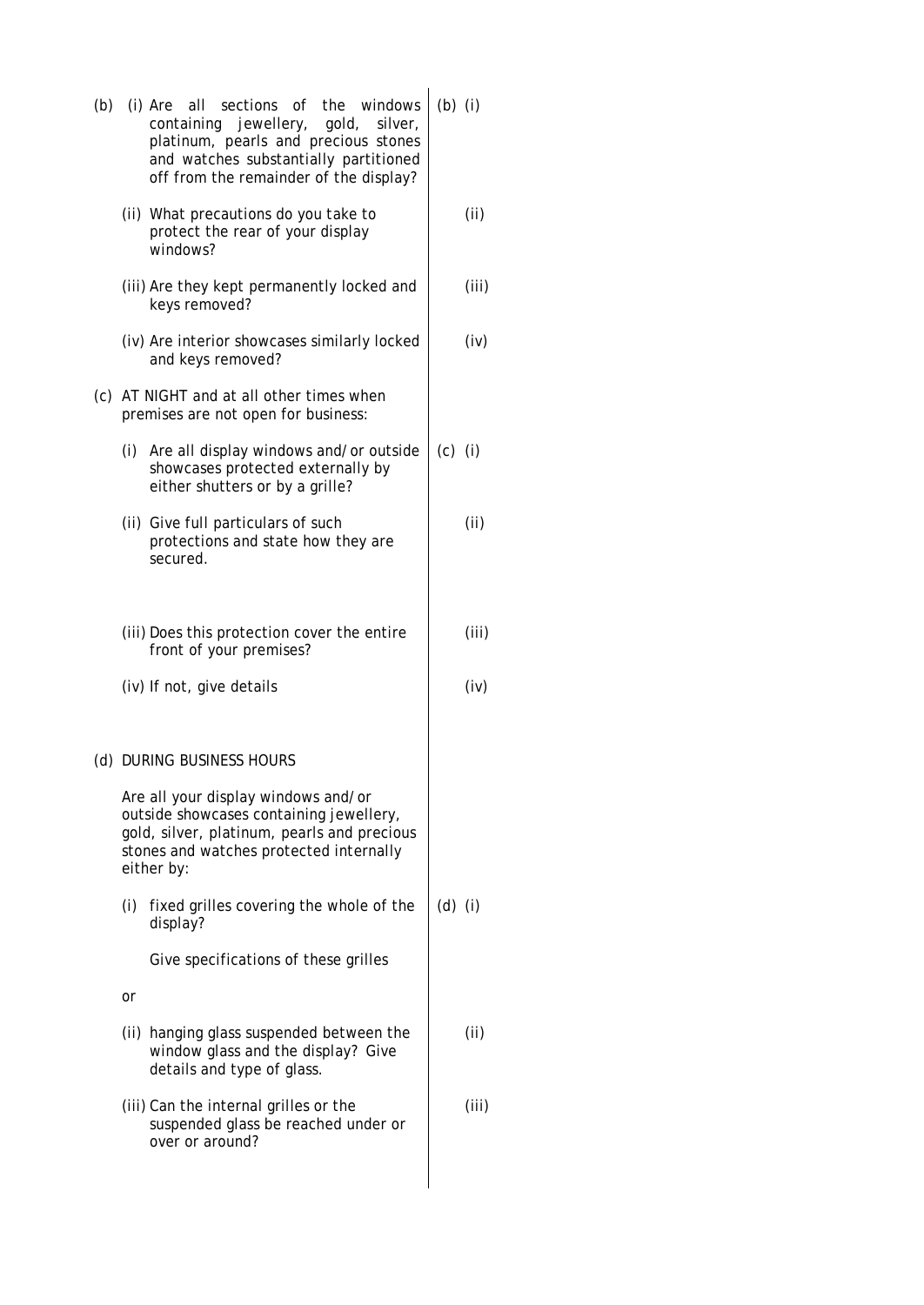| 13. BURGLAR ALARMS                                                                                                                                                       |           |         |
|--------------------------------------------------------------------------------------------------------------------------------------------------------------------------|-----------|---------|
| (a) Is there a Burglar Alarm?                                                                                                                                            | (a)       |         |
| (b) If so, state name and forward copy of<br>maker's specification to Underwriters (or<br>if not available give full details)                                            | (b)       |         |
| (c) Are holdup/panic buttons incorporated in<br>the system?                                                                                                              | (c)       |         |
| (d) Is the system maintained under contract?                                                                                                                             | (d)       |         |
| 14. SAFES                                                                                                                                                                |           |         |
| (a) Give the maker's name of safe, cost when<br>purchased (state whether new or second-<br>hand), and give details of any descriptive<br>markings on the door.           | (a)       |         |
| (b) Approximate size and weight                                                                                                                                          | (b) Size: | Weight: |
| (c) Approximate age.                                                                                                                                                     | (c)       |         |
| (d) Whether illuminated and visible from the<br>street at night.                                                                                                         | (d)       |         |
| 15. STRONG ROOMS                                                                                                                                                         |           |         |
| (a) Is there a Strong Room                                                                                                                                               | (a)       |         |
| (b) If so, give full details                                                                                                                                             | (b)       |         |
| 16. Are all the keys (including your Alarm, Safe<br>and Strong Room keys) removed from the<br>premises outside business hours?                                           |           |         |
| 17. Are there any other special means of<br>protection? If so, give details.                                                                                             |           |         |
| 18. STOCK RECORDS                                                                                                                                                        |           |         |
| (a) When was your last annual stocktaking?                                                                                                                               | (a)       |         |
| (b) Do you keep proper records of all sales<br>purchases and transactions?                                                                                               | (b)       |         |
| 19. LOSSES                                                                                                                                                               |           |         |
| (a) Have you ever sustained a loss or losses?                                                                                                                            | (a)       |         |
| (b) If so, give statement covering the past<br>five years with particulars, including the<br>amount of each loss, and, if insured,<br>whether paid in full or otherwise. | (b)       |         |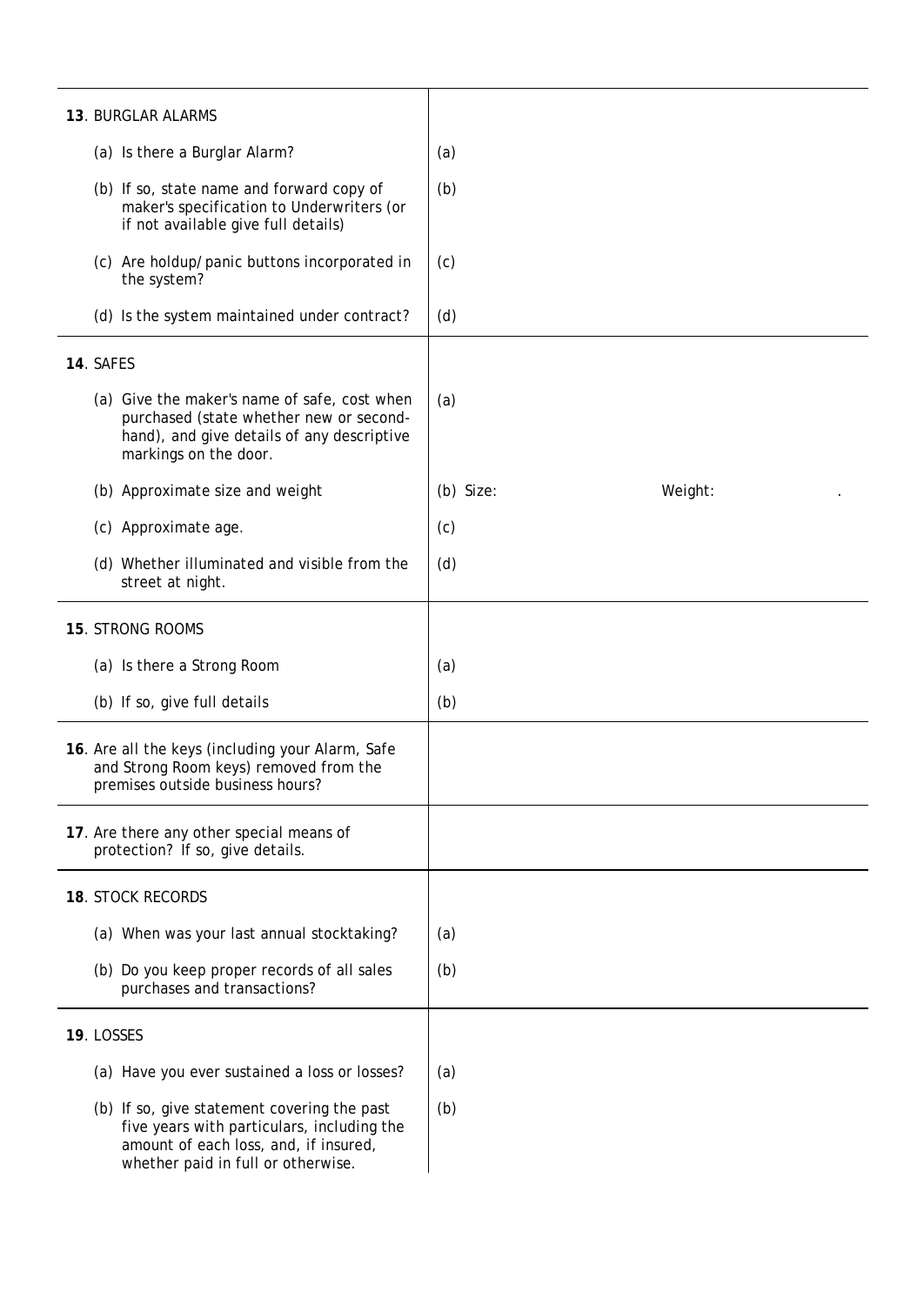| 20. RECEIPTS                                                                                                                                                                                                                                   |                                                                                                                                                                                                                                                                                                                                                                                                                                                                                                                                                             |            |
|------------------------------------------------------------------------------------------------------------------------------------------------------------------------------------------------------------------------------------------------|-------------------------------------------------------------------------------------------------------------------------------------------------------------------------------------------------------------------------------------------------------------------------------------------------------------------------------------------------------------------------------------------------------------------------------------------------------------------------------------------------------------------------------------------------------------|------------|
| (a) Is it your practice to give receipts for<br>goods left with you by non-trade<br>customers, for repair, valuation, sale, or<br>any other purpose and to require<br>surrender of such receipts before goods<br>are returned to the customer? | (a)                                                                                                                                                                                                                                                                                                                                                                                                                                                                                                                                                         |            |
| (b) Do you use entrustment/approbation<br>notes in respect of all entrustments?                                                                                                                                                                | (b)                                                                                                                                                                                                                                                                                                                                                                                                                                                                                                                                                         |            |
| 21. CONTENTS FIRE RATE                                                                                                                                                                                                                         |                                                                                                                                                                                                                                                                                                                                                                                                                                                                                                                                                             |            |
| (a) What is the Fire insurance rate on the<br>contents of your premises?                                                                                                                                                                       | (a)                                                                                                                                                                                                                                                                                                                                                                                                                                                                                                                                                         |            |
| (b) By whom was this quoted?                                                                                                                                                                                                                   | (b)                                                                                                                                                                                                                                                                                                                                                                                                                                                                                                                                                         |            |
| 22. SUM INSURED                                                                                                                                                                                                                                |                                                                                                                                                                                                                                                                                                                                                                                                                                                                                                                                                             |            |
| For what amount is Policy required?                                                                                                                                                                                                            | (a) On Stock (including goods in<br>trust and bank notes)                                                                                                                                                                                                                                                                                                                                                                                                                                                                                                   | <b>GBP</b> |
|                                                                                                                                                                                                                                                | (b) On Trade and Office Furniture,<br>Fixtures and Fittings, Machinery,<br>Plant, Safes, Alarm Systems,<br>Tenants' decorations and<br>improvements, and all other<br>Contents (except your stock and<br>goods in trust) at your premises<br>against the risks of Fire,<br>Lightning, Explosion, Aircraft,<br>Burglary or Theft or any attempt<br>thereat, Storm, Tempest, Flood<br>or Bursting or Overflowing or<br>Leakage of Water Pipes or<br>Apparatus, or Impact by any<br>road vehicle, horse or cattle not<br>belonging to or under your<br>control | <b>GBP</b> |
|                                                                                                                                                                                                                                                | TOTAL GBP                                                                                                                                                                                                                                                                                                                                                                                                                                                                                                                                                   |            |
| 23. REFERENCES<br>Unless proposing for renewal, give two<br>references FROM YOUR TRADE.                                                                                                                                                        |                                                                                                                                                                                                                                                                                                                                                                                                                                                                                                                                                             |            |

 $\overline{\phantom{a}}$